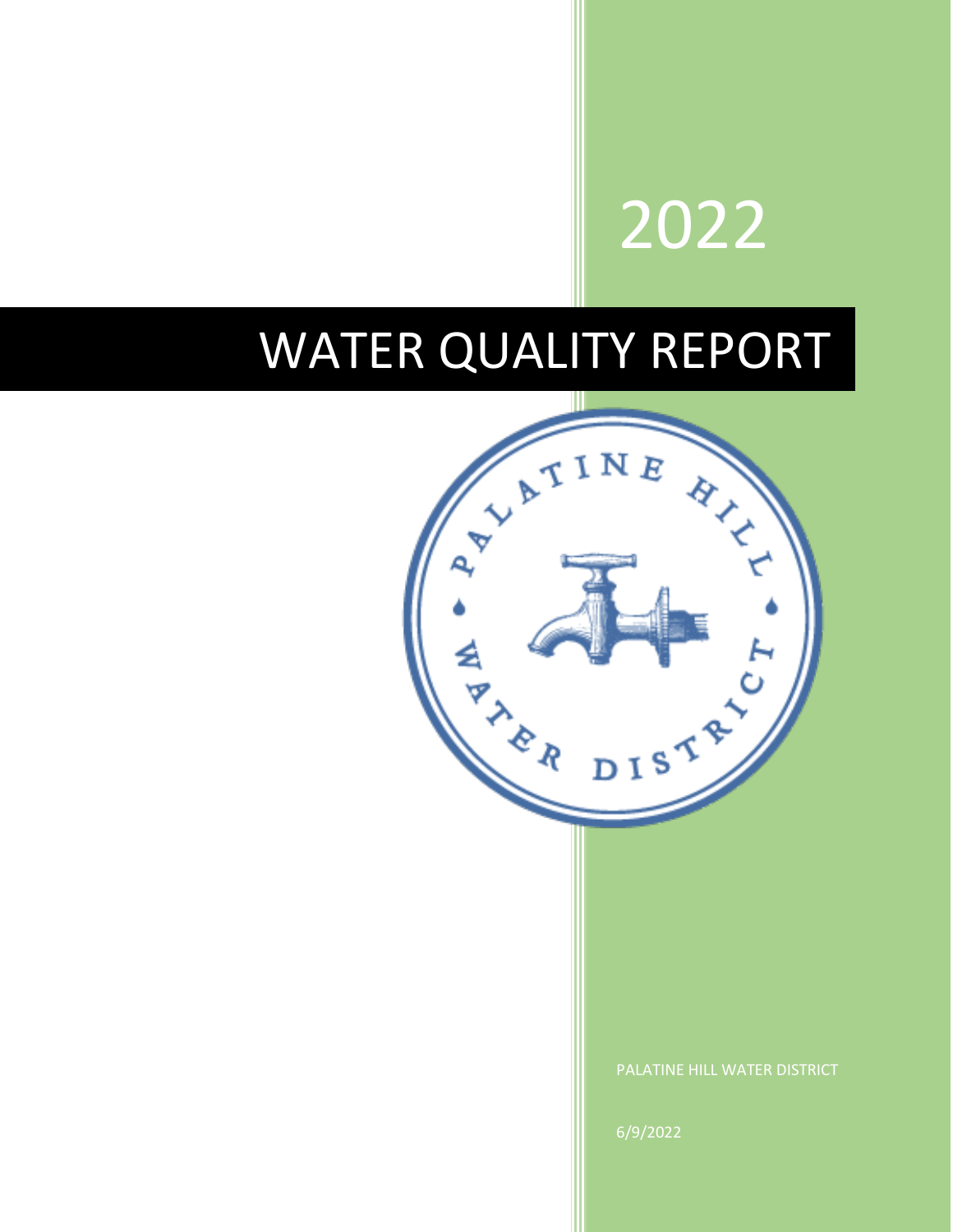

## **Palatine Hill Water District 2022 Drinking Water Quality Report**

## **Palatine's Drinking Water Sources**

Palatine Hill Water District purchases water from the City of Portland, who provides treated surface water from the Bull Run Watershed and groundwater from the Columbia South Shore Well Field located east of the Portland International Airport. The water is conveyed through Portland's water distribution system to Palatine Hill's main pump station on Highway 43 at Carey Lane and/or from the Upper Reservoir connection on Palatine Hill Rd.

**The Bull Run Watershed,** Portland's protected surface water supply, is in the Mount Hood National Forest, 26 miles from Portland. The Portland Water Bureau and the U.S. Forest Service carefully manage the watershed to sustain and supply clean drinking water. In a typical year, the watershed receives an astounding 135 inches of precipitation (rain and snow), which flows into the Bull Run River and then into two reservoirs that store nearly 10 billion gallons of drinking water.

Source water assessments are completed to identify contaminants of concern for drinking water. For the Bull Run, the only contaminants of concern are naturally occurring microorganisms, such as *Giardia, Cryptosporidium*, fecal coliform bacteria, and total coliform bacteria. The Portland Water Bureau regularly tests Bull Run water for these microorganisms that live in virtually all freshwater ecosystems.

The Portland Water Bureau treats water to control organisms that could make people sick but does not currently treat for *Cryptosporidium*. Portland is installing filtration to remove *Cryptosporidium* and other contaminants from drinking water by 2027.

Portland's source water assessment is available at **[portland.gov/water/resources/source-water](http://www.portland.gov/water/resources/source-water-assessment)[assessment](http://www.portland.gov/water/resources/source-water-assessment)** or by calling 503-823-7525.

**The Columbia South Shore Well Field**, Portland's protected groundwater supply, provides drinking water from 25 active wells located in three different aquifers. The well field is between Portland International Airport and Blue Lake Park. Portland uses the well field for two purposes: to supplement the Bull Run supply in the summer, and to temporarily replace the Bull Run supply during turbidity events, maintenance activities, and emergencies.

The Columbia South Shore Well Field is beneath homes and businesses with a variety of potential contaminant sources. The deep aquifers that are the primary sources of water supply have natural geologic protection from pollutants present at the land surface. Portland, Gresham, and Fairview work together to protect the well field. The cities' Groundwater Protection Programs work with residents and businesses in the well field to ensure that pollutants from this urban area do not impact the groundwater source.

To learn more about groundwater protection and find upcoming groundwater education events, visit **[portland.gov/water/groundwater](http://www.portlandoregon.gov/water/groundwater)**. Get email updates when changes to source water or treatment. Sign up at **portland.gov/water/notification.**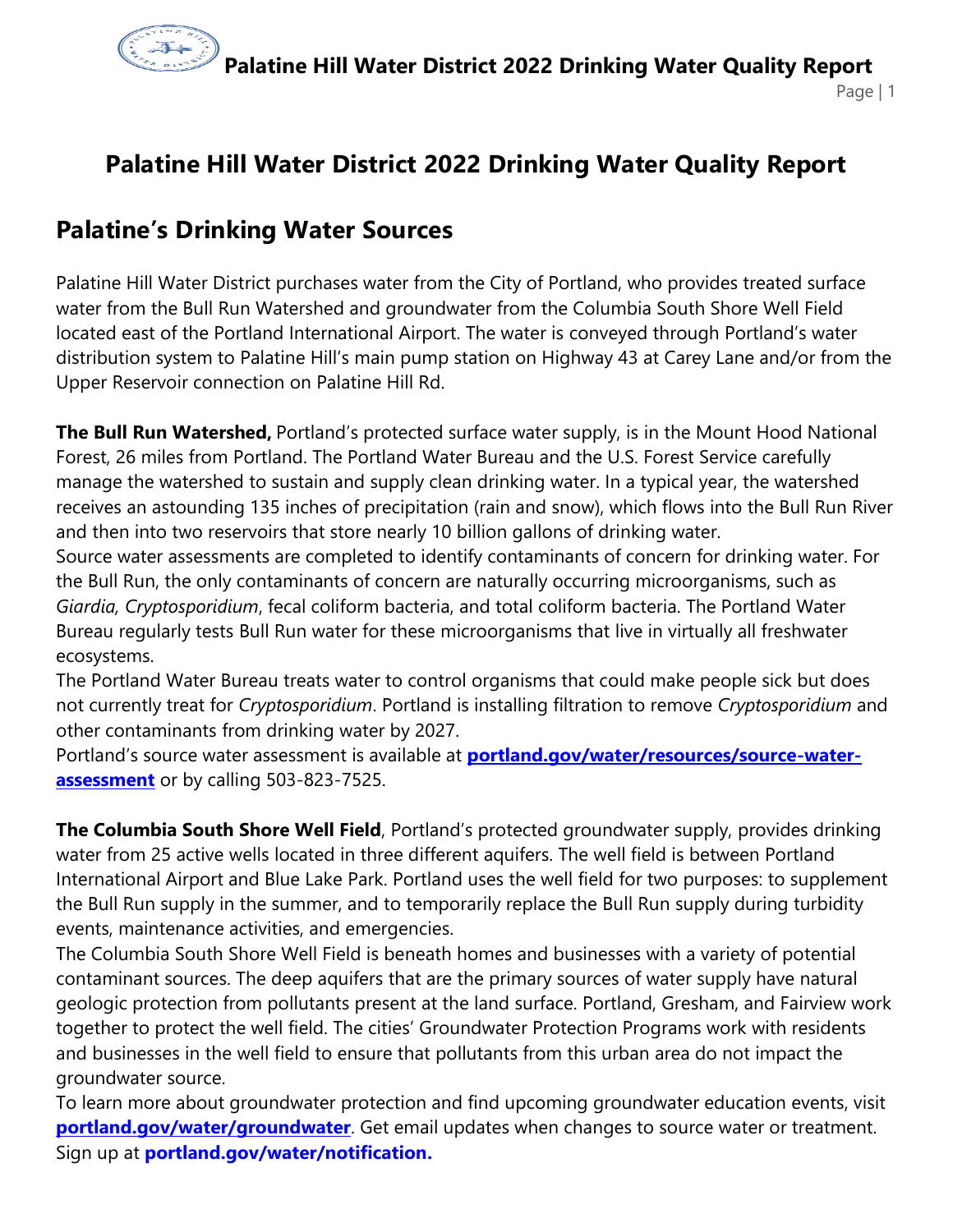

## **Frequently Asked Questions About Water Quality**

#### **What test results will I find in this report?**

The Palatine Hill/Portland Water Bureau monitors drinking water for over 200 regulated and unregulated contaminants. This report lists all of the regulated contaminants the bureau detected in drinking water in 2021. **If a known, health-related contaminant is not listed in this report, the Palatine Hill/Portland Water Bureau did not detect it in drinking water.**

#### **How is Portland's drinking water treated?**

Currently, Portland's drinking water treatment is a three-step process. **1) Chlorine** disinfects against organisms that could otherwise make people sick. **2) Ammonia** stabilizes chlorine to form a longerlasting disinfectant. **3) Sodium carbonate and carbon dioxide** replaced sodium hydroxide in 2022 to further reduce the corrosion of metals such as lead. Portland's treatment is changing in the coming decade.

#### **Is Portland's water safe from viruses such as COVID-19?**

Your water is safe from viruses and safe to drink. Portland controls microorganisms, including viruses, with chlorine

#### **Is Portland's water filtered?**

No. Neither of Portland's sources is filtered. In response to a series of low-level detections of *Cryptosporidium* in 2017, Portland is installing a filtration plant to treat for *Cryptosporidium*. Bull Run water will be filtered by 2027.

#### **Does the Portland Water Bureau add fluoride to the water?**

No. Fluoride naturally occurs in Portland's water at very low levels. You may want to ask your dentist or doctor about supplemental fluoride for preventing tooth decay. This is especially important for young children.

#### **Is Portland's water soft or hard?**

Bull Run water—Portland's main water supply—is very soft. It typically has a total hardness of 3–8 parts per million (ppm), or  $\frac{1}{4}$  to  $\frac{1}{2}$  a grain of hardness per gallon. Portland's groundwater supply is moderately hard: about 80 ppm, or about 5 grains per gallon.

#### **What is the pH of Portland's water?**

The pH of Portland's drinking water typically ranges between 7.8 and 8.5.

#### **How can I get my water tested?**

For free lead-in-water testing, contact the LeadLine at **[leadline.org](http://www.leadline.org/)** or **503-988-4000**. For other testing, you can pay a private laboratory to test your tap water. Not all labs are accredited to test for all contaminants. For information about accredited labs, contact the Oregon Health Authority at **[ORELAP.Info@state.or.us](mailto:ORELAP.Info@state.or.us)** or **503-693-4100**.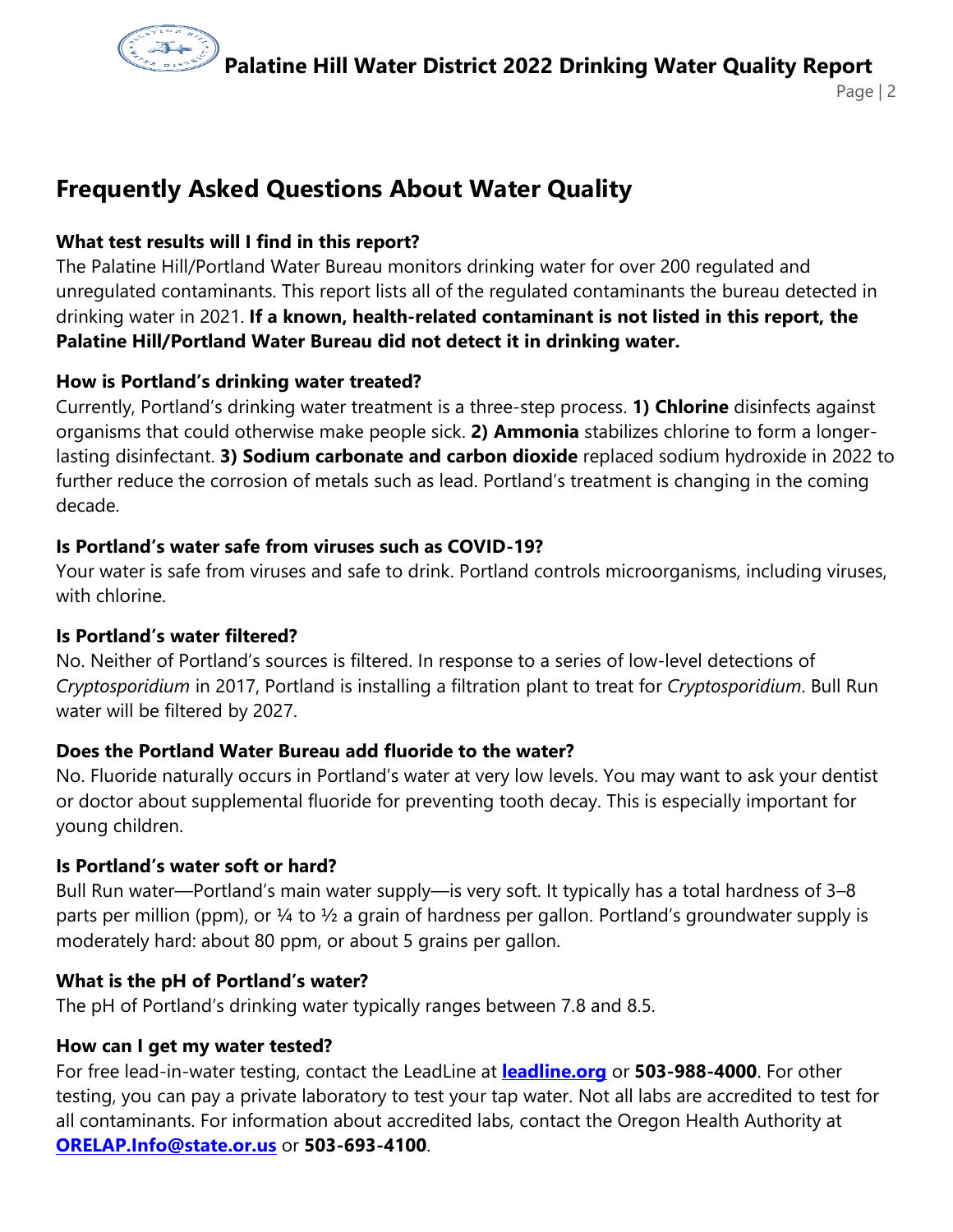

#### **What causes temporary discolored water?**

Sediment and organic material from the Bull Run Watershed settle at the bottom of water mains. These can sometimes be stirred up during hydrant use or a main break. They can also be seen in the fall as a harmless tea-colored tint. Discolored water can also be caused by older pipes in buildings that add rust to the water. Find out more at **[portland.gov/water/discoloredwater.](http://www.portlandoregon.gov/water/discoloredwater)**

#### **How should property managers maintain water quality in large buildings?**

Managers of large buildings should implement a water management program to protect their water quality and address the risk of *Legionella* growth. This is especially important during the pandemic and as buildings reopen. Find more at **[portland.gov/water/WQBuilding](http://www.portland.gov/water/WQBuilding)**.

#### **Have water quality or pressure issues or concerns? Contact Palatine Hill Water District at:**

503-639-5096 or email info@palatinehillwaterdistrict.com

### **What the EPA Says Can Be Found in Drinking Water**

Across the United States, the sources of drinking water (both tap water and bottled water) include rivers, lakes, streams, ponds, reservoirs, springs, and wells. As water travels over the surface of the land or through the ground, it dissolves naturally occurring minerals and, in some cases, radioactive material, and can pick up substances resulting from the presence of animals or from human activity.

In order to ensure that tap water is safe to drink, the Environmental Protection Agency (EPA) has regulations that limit the amount of certain contaminants in water provided by public water systems and require monitoring for these contaminants. Food and Drug Administration regulations establish limits for contaminants in bottled water, which must provide the same protection for public health.

Contaminants in drinking water sources may include: **microbial contaminants**, such as viruses, bacteria, and protozoa from wildlife; **inorganic contaminants**, such as naturally-occurring salts and metals; **pesticides and herbicides**, which may come from farming, urban stormwater runoff, or home and business use; **organic chemical contaminants**, such as byproducts from industrial processes or the result of chlorine combining with naturally-occurring organic matter; and **radioactive contaminants**, such as naturally-occurring radon.

Drinking water, including bottled water, may reasonably be expected to contain at least small amounts of some contaminants. The presence of contaminants does not necessarily indicate that water poses a health risk. More information about contaminants and potential health effects can be obtained by calling the EPA's Safe Drinking Water Hotline at 800-426-4791 or at **[epa.gov/safewater](http://www.epa.gov/safewater)**.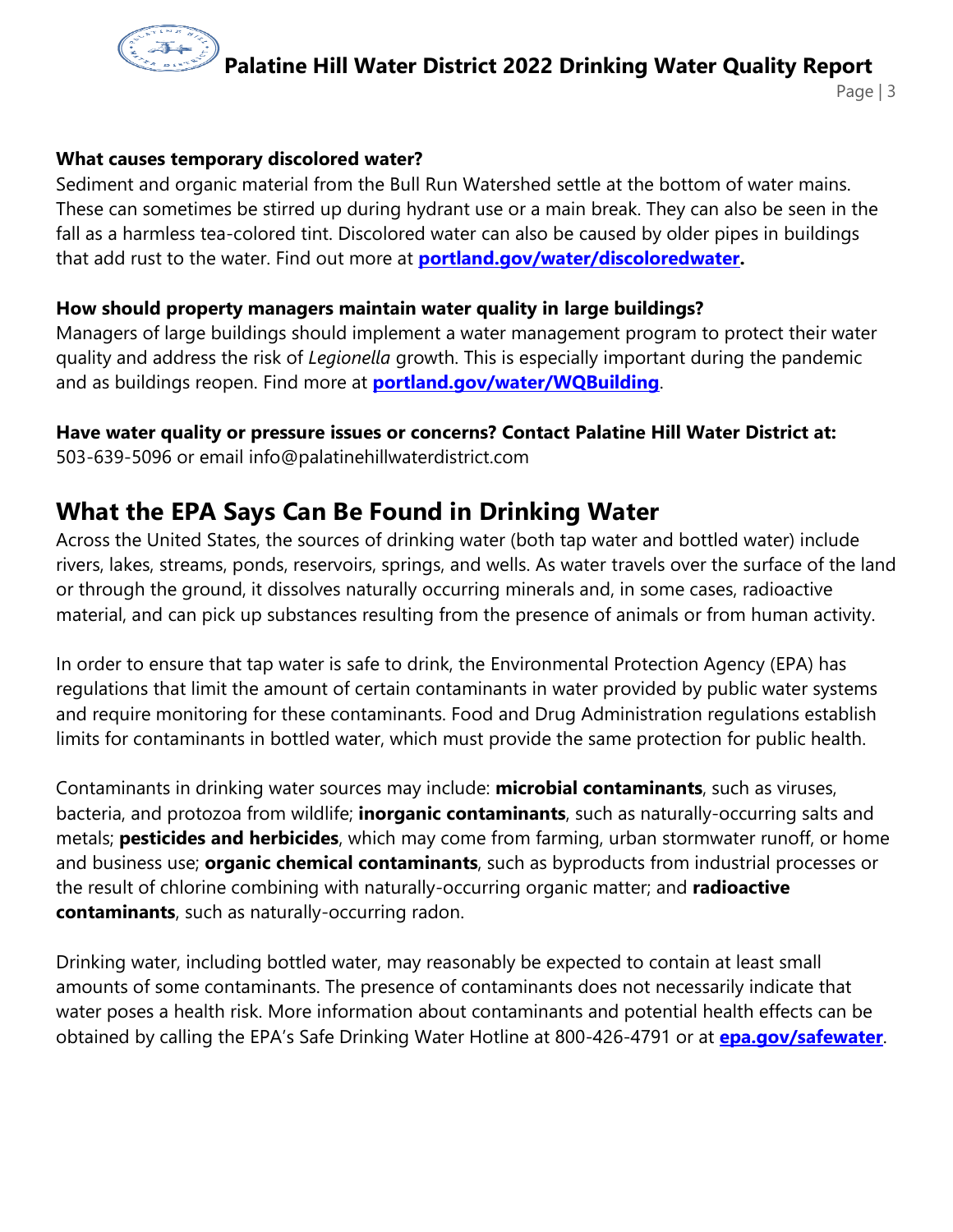## **Contaminants Detected in 2021**

| <b>Regulated Contaminant</b>                                    |                                              | <b>Detected in Portland's</b><br><b>Water</b> |                | <b>EPA Standard</b> |                | <b>Sources of</b>                           |  |
|-----------------------------------------------------------------|----------------------------------------------|-----------------------------------------------|----------------|---------------------|----------------|---------------------------------------------|--|
|                                                                 |                                              | <b>Minimum</b>                                | <b>Maximum</b> | <b>MCL or</b><br>ΤT | <b>MCLG</b>    | <b>Contaminant</b>                          |  |
| <b>Untreated Source Water</b>                                   |                                              |                                               |                |                     |                |                                             |  |
| Turbidity (NTU)                                                 |                                              | 0.18                                          | 2.81           | 5                   | N/A            | Erosion of natural<br>deposits              |  |
| Fecal Coliform Bacteria<br>$% >20$ colonies/100 mL in 6 months) |                                              | Not<br>Detected                               | 0%             | 10%                 | N/A            | Animal wastes                               |  |
| Giardia (#/L)                                                   |                                              | <b>Not</b><br>Detected                        | 0.08           | TT                  | N/A            | Animal wastes                               |  |
| <b>Treated Drinking Water</b>                                   |                                              |                                               |                |                     |                |                                             |  |
| Metals and nutrients at the entry points                        |                                              |                                               |                |                     |                |                                             |  |
| Arsenic (ppb)                                                   |                                              | < 0.50                                        | 1.02           | 10                  | $\mathbf 0$    | Found in natural<br>deposits                |  |
| Barium (ppm)                                                    |                                              | 0.00081                                       | 0.01030        | 2                   | $\overline{2}$ | Found in natural<br>deposits                |  |
| Cyanide (ppm)                                                   |                                              | < 0.005                                       | 0.014          | 0.2                 | 0.2            | Naturally made by<br>algae and plants       |  |
| Fluoride (ppm)                                                  |                                              | < 0.025                                       | 0.160          | 4                   | 4              | Found in natural<br>deposits                |  |
| Lead (ppm)                                                      |                                              | < 0.05                                        | 0.15           | 15                  | $\mathbf 0$    | Found in natural<br>deposits                |  |
| Nitrate (as Nitrogen) (ppm)                                     |                                              | 0.012                                         | 0.30           | 10                  | 10             | Found in natural<br>deposits; animal wastes |  |
| Microbial contaminants in the distribution system               |                                              |                                               |                |                     |                |                                             |  |
| <b>Total Coliform Bacteria</b><br>(% positive per month)        |                                              | 0%                                            | 0%             | N/A                 | N/A            | Found throughout the<br>environment         |  |
| Disinfection residual and byproducts in the distribution system |                                              |                                               |                |                     |                |                                             |  |
| <b>Total Chlorine</b><br>Residual (ppm)                         | Running annual<br>average                    | 0.03                                          | 2.36           | 4<br>[MRDL]         | 4<br>[MRDLG]   | Chlorine used to disinfect<br>water         |  |
|                                                                 | Range of single<br>results at all sites      | 0.03                                          | 2.36           | N/A                 | N/A            |                                             |  |
| Haloacetic Acids<br>(ppb)                                       | Running annual<br>average at any<br>one site | 19.5                                          | 19.5           | 60                  | N/A            | Byproduct of drinking<br>water disinfection |  |
|                                                                 | Range of single<br>results at all sites      | 19.5                                          | 19.5           | N/A                 | N/A            |                                             |  |
| Total<br>Trihalomethanes<br>(ppb)                               | Running annual<br>average at any<br>one site | 35.4                                          | 35.4           | 80                  | N/A            | Byproduct of drinking<br>water disinfection |  |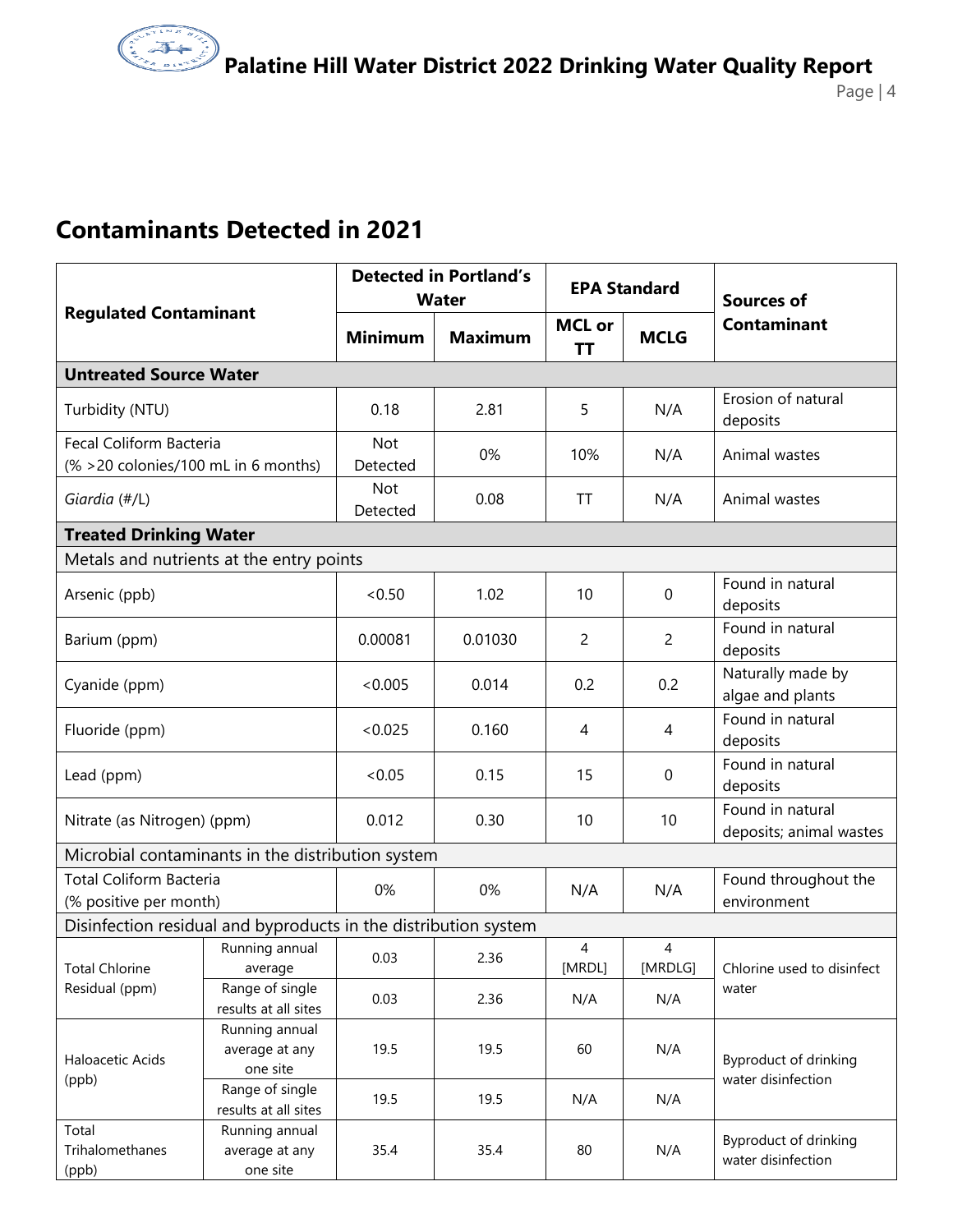

Page | 5

| Range of single<br>results at all<br>sites | 35.4 | 35.4 | N/A | N/A |  |  |
|--------------------------------------------|------|------|-----|-----|--|--|
|--------------------------------------------|------|------|-----|-----|--|--|

|                                |                | <b>Detected in Portland's Water</b> | <b>Sources of Contaminant</b> |                           |  |  |  |
|--------------------------------|----------------|-------------------------------------|-------------------------------|---------------------------|--|--|--|
| <b>Unregulated Contaminant</b> | <b>Minimum</b> | Average                             | <b>Maximum</b>                |                           |  |  |  |
| <b>Treated Drinking Water</b>  |                |                                     |                               |                           |  |  |  |
| Radon (pCi/L)                  | < 50           | 186                                 | 372                           | Found in natural deposits |  |  |  |
| Sodium (ppm)                   | 3.0            | 6.5                                 | 15                            |                           |  |  |  |
| Manganese (ppm)                | 0.0019         | 0.0152                              | 0.0319                        | Found in natural deposits |  |  |  |

The Portland Water Bureau posts additional results at: **[portland.gov/water/TestResults](http://www.portland.gov/water/TestResults)**

### **Definitions**

#### **MCL: Maximum Contaminant Level**

The highest level of a contaminant that is allowed in drinking water. MCLs are set as close to the MCLGs as feasible using the best available treatment technology.

#### **MCLG: Maximum Contaminant Level Goal**

The level of a contaminant in drinking water below which there is no known or expected risk to health. MCLGs allow for a margin of safety.

#### **MRDL: Maximum Residual Disinfectant Level**

The highest level of a disinfectant allowed in drinking water. There is convincing evidence that addition of a disinfectant is necessary for control of microbial contaminants.

#### **MRDLG: Maximum Residual Disinfectant Level Goal**

The level of a drinking water disinfectant below which there is no known or expected risk to health. MRDLGs do not reflect the benefits of the use of disinfectants to control microbial contaminants.

#### **N/A: not applicable**

Some contaminants do not have a health-based level or goal defined by the EPA.

#### **NTU: Nephelometric Turbidity Unit**

The unit for measuring the turbidity, or cloudiness, of a water sample.

#### **ppm: parts per million**

Water providers use ppm to describe a small amount of a substance within the water. In time measurement, one part per million is about 32 seconds out of one year.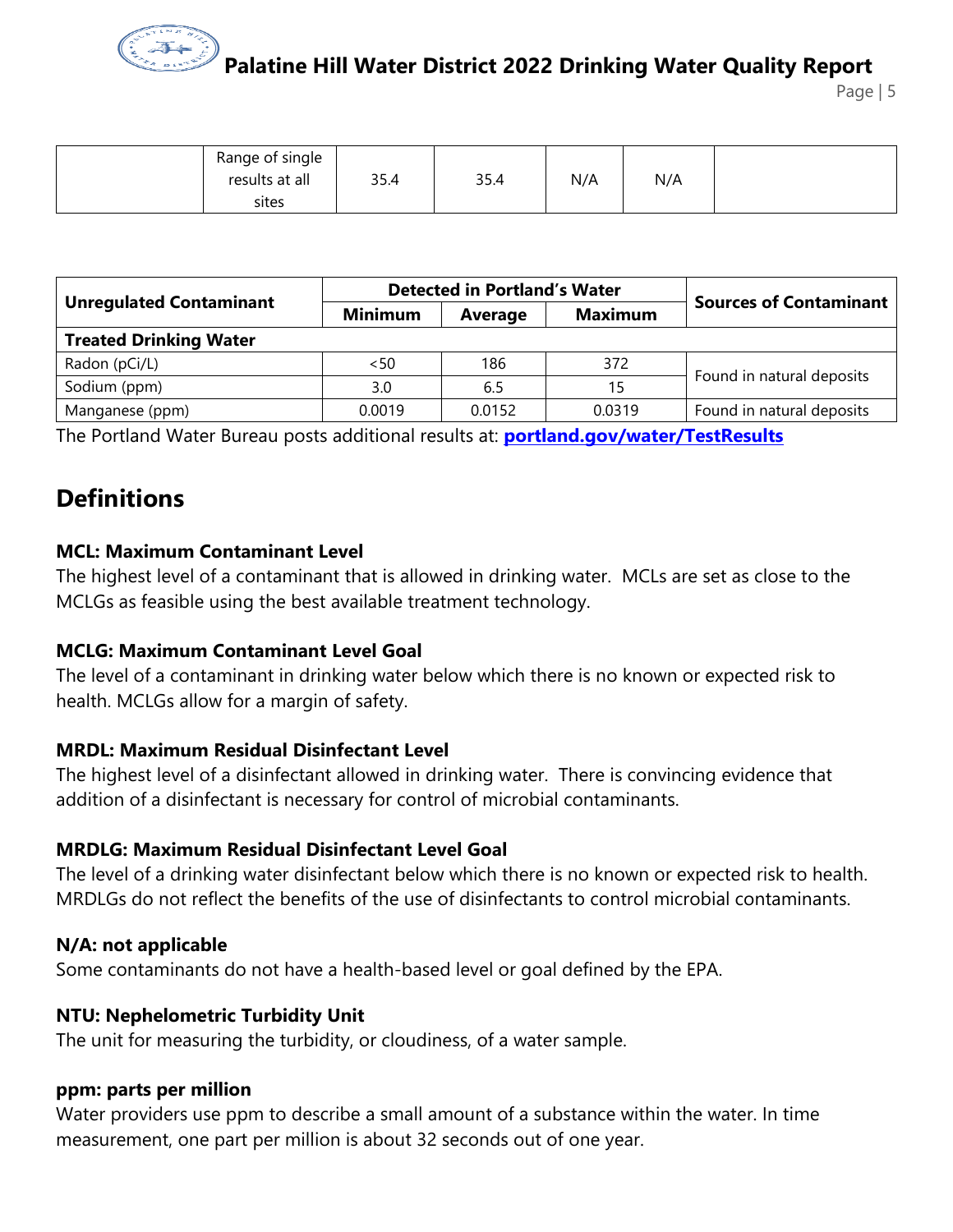

#### **ppb: parts per billion**

Water providers use ppb to describe a very small amount of a substance within the water. In time measurement, one part per billion is about 3 seconds out of 100 years.

#### **pCi/L: picocuries per liter**

Picocurie is a measurement of radioactivity.

#### **TT: Treatment Technique**

A required process intended to reduce the level of a contaminant in drinking water.

## **About These Contaminants**

#### **Arsenic, barium, fluoride, lead and manganese**

These metals are elements found in the earth's crust. They can dissolve into water that is in contact with natural deposits. At the levels found in Portland's drinking water, they are unlikely to lead to negative health effects.

#### **Cyanide**

Cyanide is produced by certain bacteria, fungi, algae, and plants. It is rarely detected in Portland's water. At the levels found in Portland's drinking water, cyanide is unlikely to contribute to adverse health effects.

#### **Fecal coliform bacteria**

To comply with the filtration avoidance criteria of the Surface Water Treatment Rule, water is tested for fecal coliform bacteria before disinfectant is added. The presence of fecal coliform bacteria in source water indicates that water may be contaminated with animal wastes. This is reported in percent of samples with more than 20 colonies in 100 milliliters of water during any six-month period. The Portland Water Bureau uses chlorine to control these bacteria.

#### **Giardia**

Wildlife in the watershed may be hosts to *Giardia*, a microorganism that can cause gastro-intestinal illness. The treatment technique (TT) is to remove 99.9 percent of *Giardia* cysts. The Portland Water Bureau uses chlorine to control *Giardia*.

#### **Haloacetic acids and total trihalomethanes**

Disinfection byproducts form when chlorine interacts with naturally occurring organic material in the water. High levels of disinfection byproducts can cause health problems in people. Portland adds ammonia to form a more stable disinfectant, which helps minimize disinfection byproducts.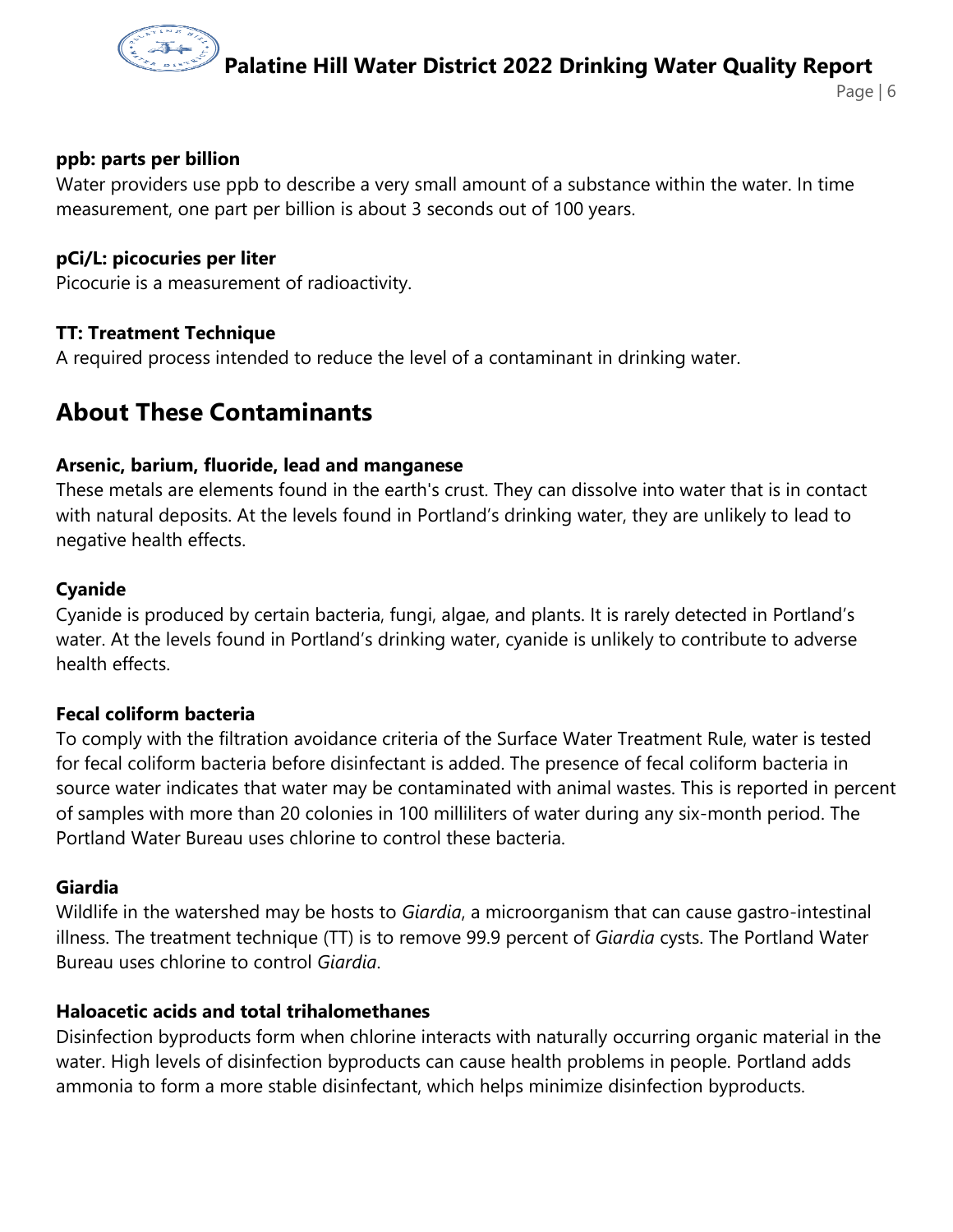

#### **Nitrate (as Nitrogen)**

Nitrate, measured as nitrogen, can lead to bacterial and algal growth in the water. At levels that exceed the standard, nitrate can contribute to health problems. At the levels found in Portland's drinking water, nitrate is unlikely to lead to negative health effects.

#### **Radon**

Radon is a naturally occurring radioactive gas that cannot be seen, tasted, or smelled. Radon can be detected at very low levels in the Bull Run water supply and at varying levels in Portland's groundwater supply. Based on the historical levels of radon in groundwater combined with the limited amount of groundwater used, people in Portland are unlikely to have negative health effects from radon in water. Find more information about radon from the EPA at **epa.gov/radon**.

#### **Sodium**

There is currently no drinking water standard for sodium. At the levels found in drinking water, it is unlikely to lead to negative health effects.

#### **Total chlorine residual**

Total chlorine residual is a measure of free chlorine and combined chlorine and ammonia in Portland's distribution system. Chlorine residual is a low level of chlorine remaining in the water and is meant to maintain disinfection through the entire distribution system.

#### **Total Coliform bacteria**

Coliforms are bacteria that are naturally present in the environment. Coliform bacteria usually do not make people sick. They are used as an indicator that other potentially harmful bacteria may be present. If more than 5 percent of samples in a month are positive for total coliforms, an investigation must be conducted to identify and correct any possible causes. The Portland Water Bureau uses chlorine to control these bacteria.

#### **Turbidity**

Turbidity is the cloudiness of a water sample. In Portland's system, increased turbidity usually comes from large storms, which suspend organic material in Bull Run water. Increased turbidity can interfere with disinfection and provide an environment for microorganisms to grow. Since the Portland Water Bureau does not yet filter Bull Run water, the treatment technique (TT) is that turbidity cannot exceed 5 NTU more than 2 times in 12 months. When turbidity rises in the Bull Run source, Portland switches to its Columbia South Shore Well Field source.

### **Monitoring for Cryptosporidium**

*Cryptosporidium* is a potentially disease-causing microorganism that lives in virtually all freshwater ecosystems. Drinking water treatment for *Cryptosporidium* is required by state and federal regulations. For five years, the Oregon Health Authority (OHA) did not require the Portland Water Bureau to treat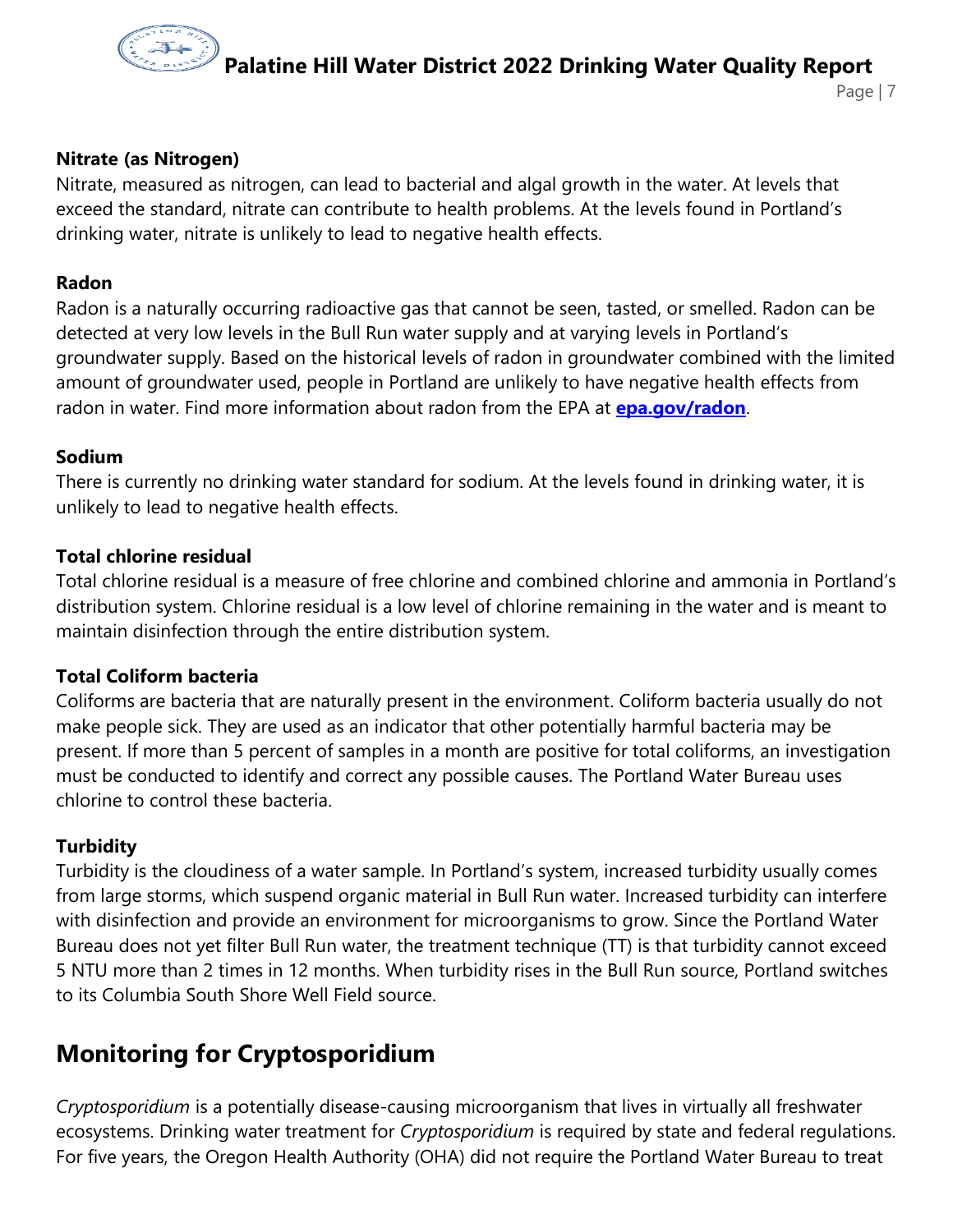

Page | 8

for *Cryptosporidium* based on data showing that *Cryptosporidium* was rarely found in the Bull Run Watershed. Since 2017, test results have shown low-level detections of *Cryptosporidium* primarily during the rainy season. As a result, OHA determined that treatment is now necessary. Portland has made several decisions about how to treat for *Cryptosporidium*, including choosing filtration as the treatment method and deciding on the location of the future treatment plant. The Portland Water Bureau is on track to have the filtration plant built and running by 2027.

The Portland Water Bureau does not currently treat for *Cryptosporidium*, but is required to do so under drinking water regulations. Portland is working to install filtration by 2027 under a compliance schedule with OHA. In the meantime, the Portland Water Bureau is implementing interim measures such as watershed protection and additional monitoring to protect public health. Consultation with public health officials continues to conclude that the general public does not need to take any additional precautions.

Exposure to *Cryptosporidium* can cause cryptosporidiosis, a serious illness. Symptoms can include diarrhea, vomiting, fever, and stomach pain. People with healthy immune systems recover without medical treatment. According to the Centers for Disease Control and Prevention (CDC), people with severely weakened immune systems are at risk for more serious disease. Symptoms may be more severe and could lead to serious life-threatening illness. Examples of people with weakened immune systems include those with AIDS, those with inherited diseases that affect the immune system, and cancer and transplant patients who are taking certain immunosuppressive drugs.

The Environmental Protection Agency has estimated that a small percentage of the population could experience gastrointestinal illness from *Cryptosporidium* and advises that customers who are immunocompromised and receive their drinking water from the Bull Run Watershed consult with their health care professional about the safety of drinking the tap water.

|                     | <b>Number of Samples</b>            | <b>Concentration Detected (oocysts/L)</b> |                |  |
|---------------------|-------------------------------------|-------------------------------------------|----------------|--|
| <b>Total tested</b> | <b>Positive for Cryptosporidium</b> | <b>Minimum</b>                            | <b>Maximum</b> |  |
| 200                 |                                     | Not detected                              | 0.12           |  |

#### **2020 Results of** *Cryptosporidium* **Monitoring at the Raw Water Intake**

#### **More information: [portland.gov/water/crypto](http://www.portlandoregon.gov/water/crypto)**

#### **Special notice for immunocompromised persons**

Some people may be more vulnerable to contaminants in drinking water than the general population. Immunocompromised persons, such as persons with cancer undergoing chemotherapy, persons who have undergone organ transplants, people with HIV/AIDS or other immune system disorders, some elderly people, and infants can be particularly at risk from infections. These people should seek advice about drinking water from their health care providers. Environmental Protection Agency (EPA)/ Centers for Disease Control and Prevention (CDC) guidelines on appropriate means to lessen the risk of infection by *Cryptosporidium* and other microbial contaminants are available from the Safe Drinking Water Hotline at **800-426-4791.**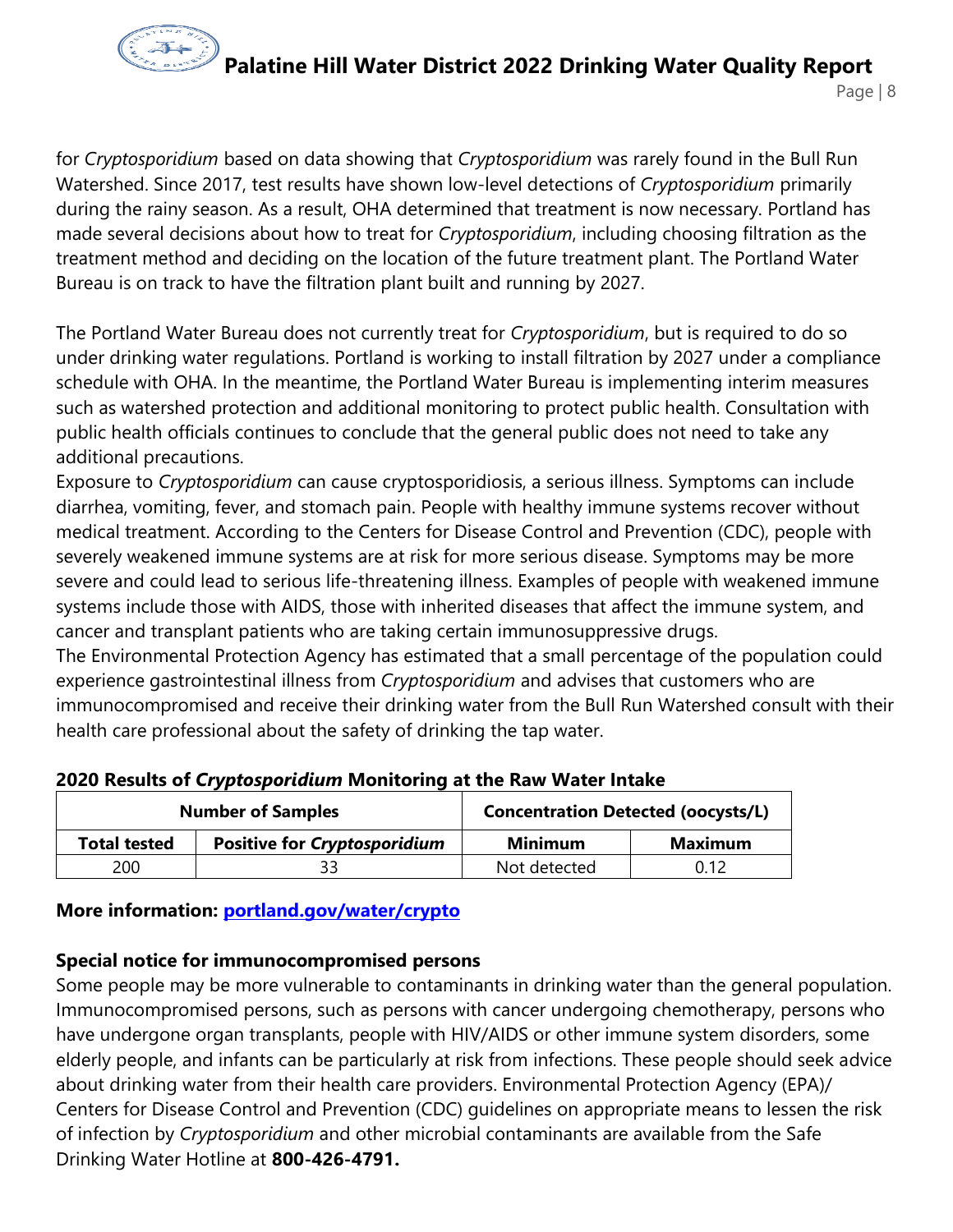

## **Bull Run Treatment Projects: Filtration treatment by 2027**

#### **Project achieves important halfway milestone**

Since 2017, a team of Portland Water Bureau and consultant engineers have been working to plan for and design the new water filtration facility. In 2020, the project team submitted two years of testing data confirming the best way to filter our water and they achieved a significant milestone this past year when they received OHA's approval to design the filtration plant using that filtration method.

#### **Testing drinking water treatment options**

The project team relied on science to help make sure the filtration process at the full-scale facility is designed for our unique Bull Run water. To do this, they used a mini-filtration facility to test how different treatment options work through seasonal changes to our water. The testing ensures that treatment at the future water filtration facility will meet our public heath goals, including removing *Cryptosporidium* from our drinking water.

#### **What's next**

The project is now at its halfway point and on track to begin delivering filtered Bull Run water in 2027. The final design of the filtration facility will be complete by the end of 2022 and construction is anticipated to begin in 2023.

Our new water filtration treatment process:

- The Bull Run Watershed will remain highly protected.
- Filtration will remove *Cryptosporidium* and other potential contaminants.
- Disinfection will control microorganisms.
- Corrosion control treatment will continue to lower lead levels at the tap.

#### **More information: [portland.gov/BullRunTreatment](http://www.portlandoregon.gov/water/BullRunTreatment)**

## **Reducing exposure to lead**

#### **Sources of lead in Portland**

The Portland Water Bureau cares about the health of the families in our community and is committed to helping you. If present, lead at elevated levels can cause serious health problems, especially for pregnant people and young children. Infants and children who drink water containing lead in excess of the action level could experience delays in their physical or mental development. Children could show slight deficits in attention span and learning abilities. Adults who drink this water over many years could develop kidney problems or high blood pressure.

Lead in drinking water is primarily from materials and components associated with service lines and home plumbing. The Portland Water Bureau is responsible for providing high-quality drinking water, but cannot control the variety of materials used in plumbing components in homes or buildings. Lead is rarely found in Portland's source waters and there are no known lead service lines in the water system. In Portland, lead enters drinking water from the corrosion (wearing away) of household plumbing materials containing lead. These materials include lead-based solder used to join copper pipe — commonly used in homes built or plumbed between 1970 and 1985 — and brass components and faucets installed before 2014.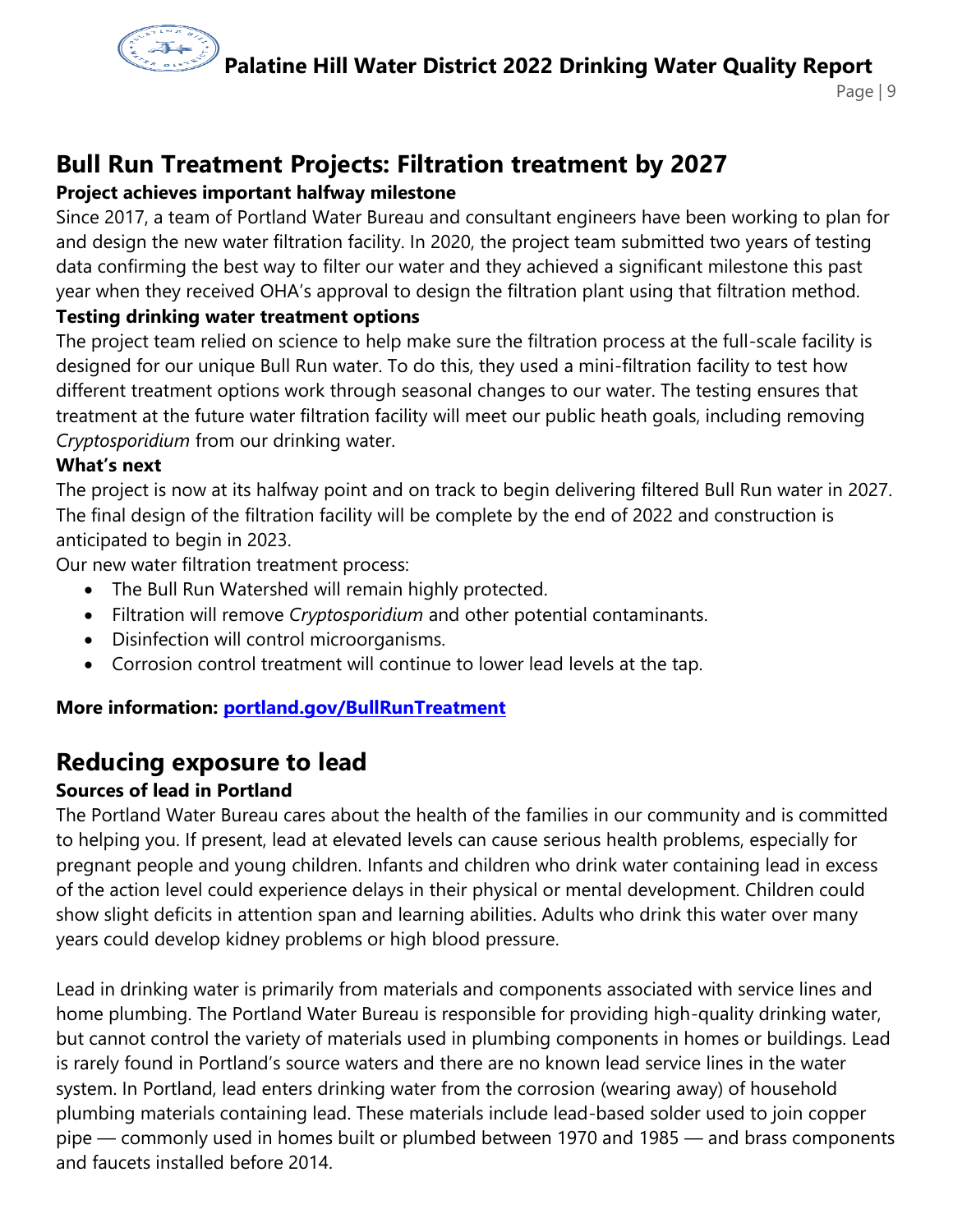

In Portland, the most common sources of lead exposure are lead-based paint, household dust, soil, and plumbing materials. Lead is also found in other household objects such as toys, cosmetics, pottery, and antique furniture.

#### **What you can do**

When your water has been sitting for several hours, such as overnight or while you are away at work or school, you can minimize the potential for lead exposure by flushing your tap for 30 seconds to 2 minutes before using water for drinking or cooking. If you are concerned about lead in your drinking water, you can request a free lead-in-water test from the **LeadLine** (leadline.org or 503-988-4000). Information on lead in drinking water, testing methods, and steps you can take to minimize exposure is available from EPA's Safe Drinking Water Hotline: 800-426-4791 or **[epa.gov/safewater/lead](http://www.epa.gov/safewater/lead)**. Additional steps to reduce exposure to lead from plumbing:

- Run your water to flush the lead out.
- Use cold, fresh water for cooking, drinking, and preparing baby formula
- Do not boil water to remove lead.
- Test your child for lead.
- Test your water for lead.
- Consider using a filter certified to remove lead.
- Clean your faucet aerators every few months.
- Consider replacing pre-2014 faucets or fixtures.

#### **More information to keep your family safe from lead:** [leadline.org](http://www.leadline.org/) **or 503-988-4000**

#### **Lead and copper testing results from homes with higher risk of lead in water**

The Portland Water Bureau offers free lead-in-water tests to anyone in the service area. Twice each year, the Portland Water Bureau also collects water samples from a group of over 100 homes that have lead solder and are more likely to have higher levels of lead in water. Testing results from Fall 2021 showed that more than 10 percent of these homes had elevated levels of lead. Because these results exceeded the action level for lead, Palatine Hill Water District and Portland informed customers about the lead results and brought improved corrosion treatment online to reduce lead levels at the tap.

|                                        | <b>Detected in Residential Water Taps</b> |                                                           | <b>EPA Standard</b>                 |                   |                                         |  |
|----------------------------------------|-------------------------------------------|-----------------------------------------------------------|-------------------------------------|-------------------|-----------------------------------------|--|
| <b>Regulated</b><br><b>Contaminant</b> | <b>Fall 2021</b><br>Results <sup>1</sup>  | <b>Homes Exceeding</b><br><b>Action Level<sup>2</sup></b> | <b>Action</b><br>Level <sup>2</sup> | MCLG <sup>3</sup> | <b>Sources of Contaminant</b>           |  |
| Lead $(ppb)^3$                         | 21.0                                      | 14 out of 104 (13.5%)                                     | 15                                  |                   | Corrosion of household and              |  |
| Copper<br>$(ppm)^3$                    | 0.238                                     | 0 out of 104 (0%)                                         | 1.3                                 | 1.3               | commercial building plumbing<br>systems |  |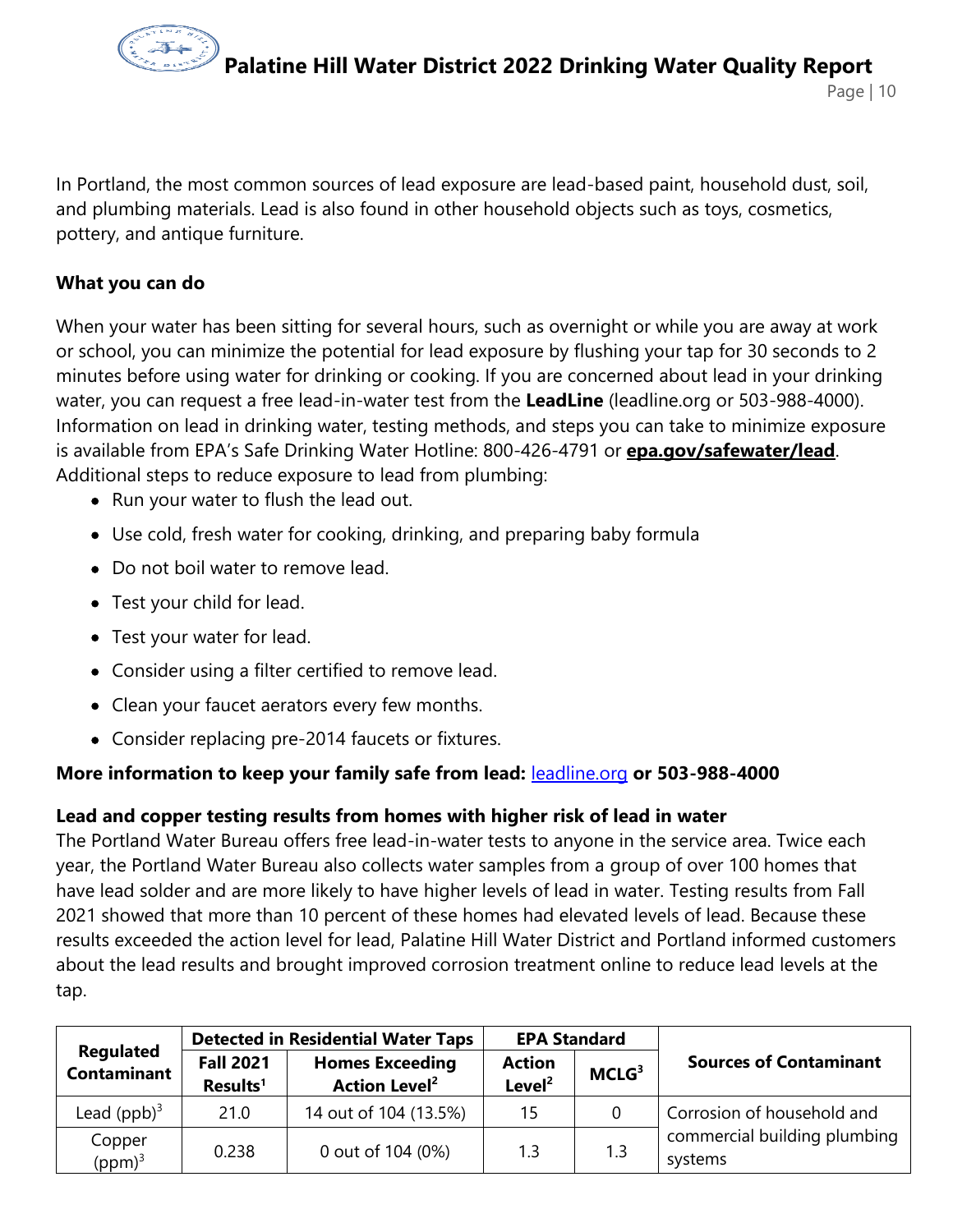

 $190<sup>th</sup>$  Percentile: 90 percent of the sample results were less than the values shown.

 $2$  Action Level definition: The concentration of a contaminant which, if exceeded, triggers treatment or requirements of which a water system must follow.

 $3$  See page 5 and 6 for definitions.

#### **Bull Run Treatment Projects: Improved Corrosion Control Treatment Improved treatment started this spring**

In April 2022, Portland began implementing our improved corrosion control treatment to reduce the levels of lead in drinking water for everyone. The new treatment system, built at our existing Lusted Hill treatment facility, adds two naturally occurring substances, sodium carbonate (soda ash) and carbon dioxide, to our drinking water. These adjust the alkalinity to 25 mg/L and will increase the pH to at least 8.5. We are proud to bring this improved treatment online and better support the health of our community.

#### **How we got here**

After detecting elevated levels of lead in higher risk homes 2013, we looked for additional ways to reduce lead that can enter the water from home or building plumbing. We determined that improving our drinking water treatment is the most effective way to reduce lead levels. In 2016, we agreed with the Oregon Health Authority to install improved treatment and began construction in 2020. We found elevated levels of lead in these higher risk homes again in fall 2021, highlighting the need for improved treatment to protect public health. The improved corrosion control treatment facility began treating our drinking water in April 2022.

#### **Progress in reducing lead levels at the tap**

Our team has been working to ramp up improved treatment to full operation. We are making treatment changes in steps to allow our drinking water system to adjust to the changes in water chemistry. Throughout these changes, the treatment team is collecting water samples from around the city to track how the improved treatment is affecting lead levels. These results are helping us monitor the changes to the system and determine the correct treatment to reduce lead levels as much as possible.

#### **Message From Palatine Hill Water District Board of Commissioners**

The Palatine Hill Water District Board of Commissioners is pleased to share the 2022 Drinking Water Quality Report with you. Palatine Hill Water District works diligently to protect and preserve this essential resource and enhance the system that delivers water to your home or business. We urge you to take minute to look through this report and learn about your water system and what goes into delivering water to your tap. If you have any questions or comments about this, please call Palatine Hill Water District a 503-639-5096 or visit [www.palatinehillwaterdistrict.com.](http://www.palatinehillwaterdistrict.com/)

Leslie Goss Chairman